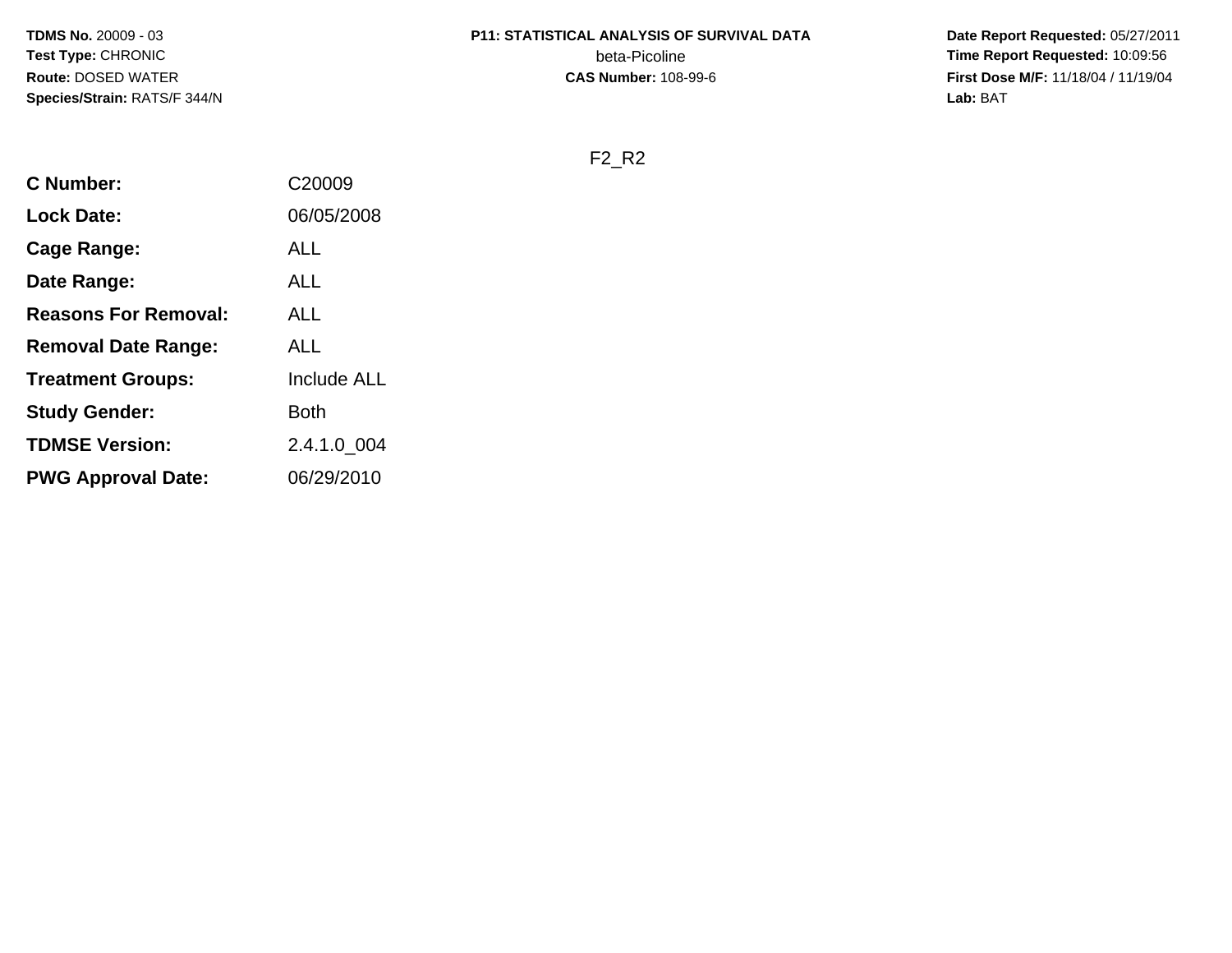#### **P11: STATISTICAL ANALYSIS OF SURVIVAL DATA**

beta-Picoline<br>CAS Number: 108-99-6

 **Date Report Requested:** 05/27/2011 **Time Report Requested:** 10:09:56 **First Dose M/F:** 11/18/04 / 11/19/04<br>**Lab:** BAT **Lab:** BAT

## **MALE RATS**

FIRST TERMINAL SACRIFICE AT **726** DAYS

INDIVIDUAL SURVIVAL TIMES (DAYS)

| $DOSE = 0$ mg/l            |                      |            |            |            |            |                      |            |            |            |                   |            |                    |                    |
|----------------------------|----------------------|------------|------------|------------|------------|----------------------|------------|------------|------------|-------------------|------------|--------------------|--------------------|
| <b>TOTAL 50</b>            | UNCENSORED DEATHS 17 |            |            |            |            |                      |            |            |            | CENSORED DEATHS 0 |            | <b>TERMINAL 33</b> |                    |
| UNCENSORED DEATH DAYS      |                      |            |            |            |            |                      |            |            |            |                   |            |                    |                    |
| 16<br>683                  | 273<br>685           | 391<br>713 | 467        | 499        | 504        | 593                  | 600        | 654        | 658        | 664               | 676        | 676                | 677                |
| <b>CENSORED DEATH DAYS</b> |                      |            |            |            |            |                      |            |            |            |                   |            |                    |                    |
| None                       |                      |            |            |            |            |                      |            |            |            |                   |            |                    |                    |
| $DOSE = 156.25$ mg/l       |                      |            |            |            |            |                      |            |            |            |                   |            |                    |                    |
| <b>TOTAL 50</b>            |                      |            |            |            |            | UNCENSORED DEATHS 19 |            |            |            | CENSORED DEATHS 0 |            |                    | <b>TERMINAL 31</b> |
| UNCENSORED DEATH DAYS      |                      |            |            |            |            |                      |            |            |            |                   |            |                    |                    |
| 498<br>697                 | 544<br>713           | 567<br>717 | 589<br>719 | 638<br>720 | 645        | 664                  | 664        | 666        | 673        | 684               | 686        | 693                | 694                |
| <b>CENSORED DEATH DAYS</b> |                      |            |            |            |            |                      |            |            |            |                   |            |                    |                    |
| None                       |                      |            |            |            |            |                      |            |            |            |                   |            |                    |                    |
| $DOSE = 312.5$ mg/l        |                      |            |            |            |            |                      |            |            |            |                   |            |                    |                    |
| TOTAL 50                   |                      |            |            |            |            | UNCENSORED DEATHS 18 |            |            |            | CENSORED DEATHS 0 |            |                    | <b>TERMINAL 32</b> |
| UNCENSORED DEATH DAYS      |                      |            |            |            |            |                      |            |            |            |                   |            |                    |                    |
| 393<br>701                 | 569<br>713           | 586<br>721 | 615<br>722 | 618        | 643        | 646                  | 646        | 646        | 657        | 673               | 681        | 692                | 701                |
| <b>CENSORED DEATH DAYS</b> |                      |            |            |            |            |                      |            |            |            |                   |            |                    |                    |
| None                       |                      |            |            |            |            |                      |            |            |            |                   |            |                    |                    |
| $DOSE = 625$ mg/l          |                      |            |            |            |            |                      |            |            |            |                   |            |                    |                    |
| TOTAL 50                   |                      |            |            |            |            | UNCENSORED DEATHS 26 |            |            |            | CENSORED DEATHS 0 |            |                    | <b>TERMINAL 24</b> |
| UNCENSORED DEATH DAYS      |                      |            |            |            |            |                      |            |            |            |                   |            |                    |                    |
| 499<br>664                 | 543<br>673           | 545<br>681 | 551<br>691 | 552<br>694 | 568<br>696 | 586<br>701           | 607<br>702 | 618<br>713 | 624<br>713 | 628<br>720        | 631<br>723 | 649                | 657                |
| <b>CENSORED DEATH DAYS</b> |                      |            |            |            |            |                      |            |            |            |                   |            |                    |                    |
| None                       |                      |            |            |            |            |                      |            |            |            |                   |            |                    |                    |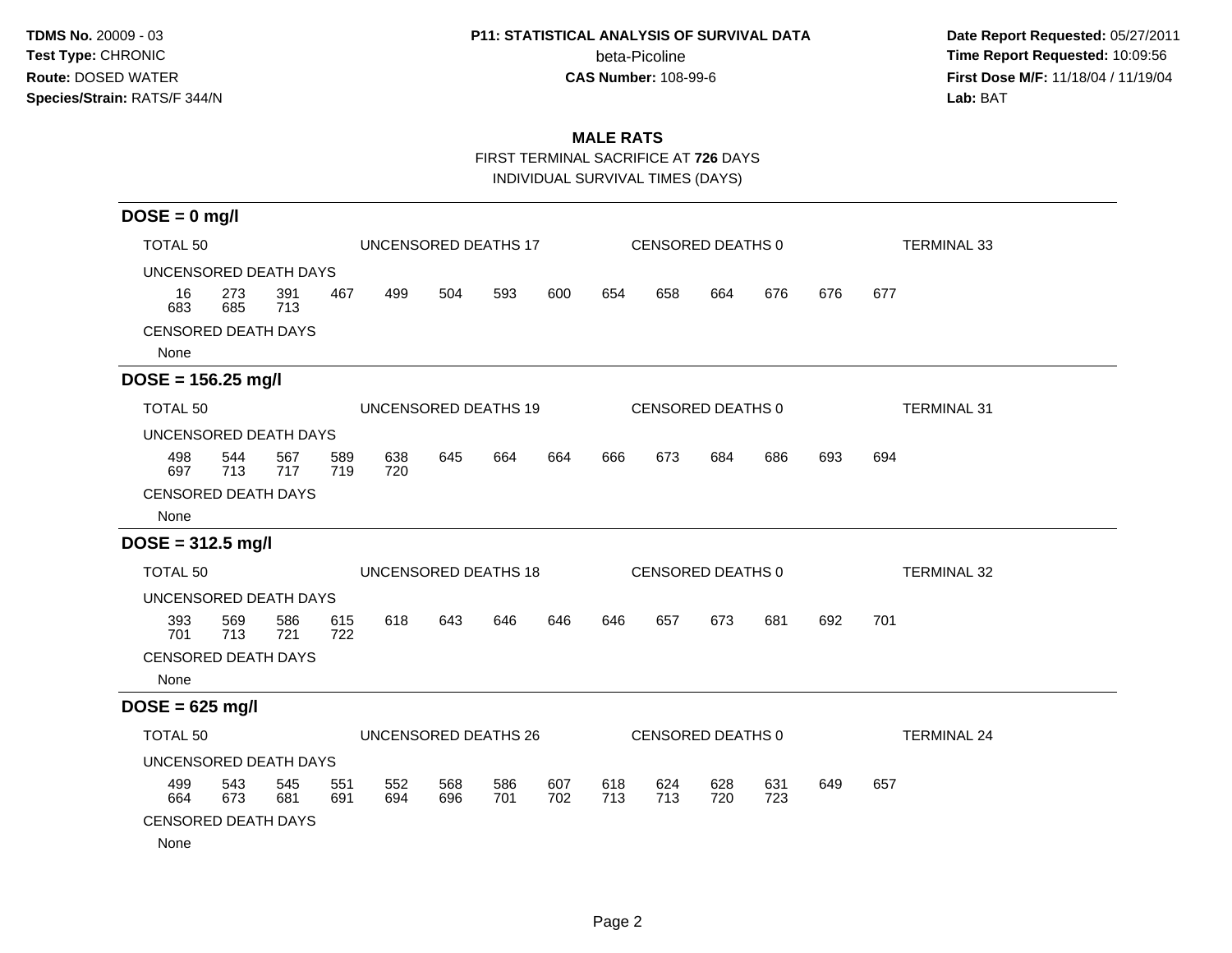**TDMS No.** 20009 - 03**Test Type:** CHRONIC**Route:** DOSED WATER**Species/Strain:** RATS/F 344/N

#### **P11: STATISTICAL ANALYSIS OF SURVIVAL DATA**

beta-Picoline<br>CAS Number: 108-99-6

 **Date Report Requested:** 05/27/2011 **Time Report Requested:** 10:09:56 **First Dose M/F:** 11/18/04 / 11/19/04<br>**Lab: BAT Lab:** BAT

### **MALE RATS**

FIRST TERMINAL SACRIFICE AT **726** DAYS

| <b>KAPLAN-MEIER SURVIVAL PROBABILITY ESTIMATES (%)</b> |             |       |       |       |       |       |      |      |      |        |  |  |
|--------------------------------------------------------|-------------|-------|-------|-------|-------|-------|------|------|------|--------|--|--|
| <b>DOSE</b>                                            | TIME (DAYS) |       |       |       |       |       |      |      |      |        |  |  |
|                                                        | 90          | 180   | 270   | 365   | 425   | 485   | 545  | 605  | 665  | 726(A) |  |  |
| $0$ mg/l                                               | 98.0        | 98.0  | 98.0  | 96.0  | 94.0  | 92.0  | 88.0 | 84.0 | 78.0 | 66.0   |  |  |
| 156.25 mg/l                                            | 100.0       | 100.0 | 100.0 | 100.0 | 100.0 | 100.0 | 96.0 | 92.0 | 84.0 | 62.0   |  |  |
| $312.5 \text{ mg/l}$                                   | 100.0       | 100.0 | 100.0 | 100.0 | 98.0  | 98.0  | 98.0 | 94.0 | 80.0 | 64.0   |  |  |
| 625 mg/l                                               | 100.0       | 100.0 | 100.0 | 100.0 | 100.0 | 100.0 | 94.0 | 86.0 | 70.0 | 48.0   |  |  |

- 
- 

<sup>(</sup>A) FIRST TERMINAL SACRIFICE<br>(B) THE FIRST ENTRY IS THE TREND TEST (TARONE, 1975) RESULT. SUBSEQUENT ENTRIES ARE THE RESULTS OF PAIRWISE TESTS (COX, 1972). NEGATIVE TRENDS ARE INDICATED BY "N".<br>(C) MEAN OF ALL UNCENSORED D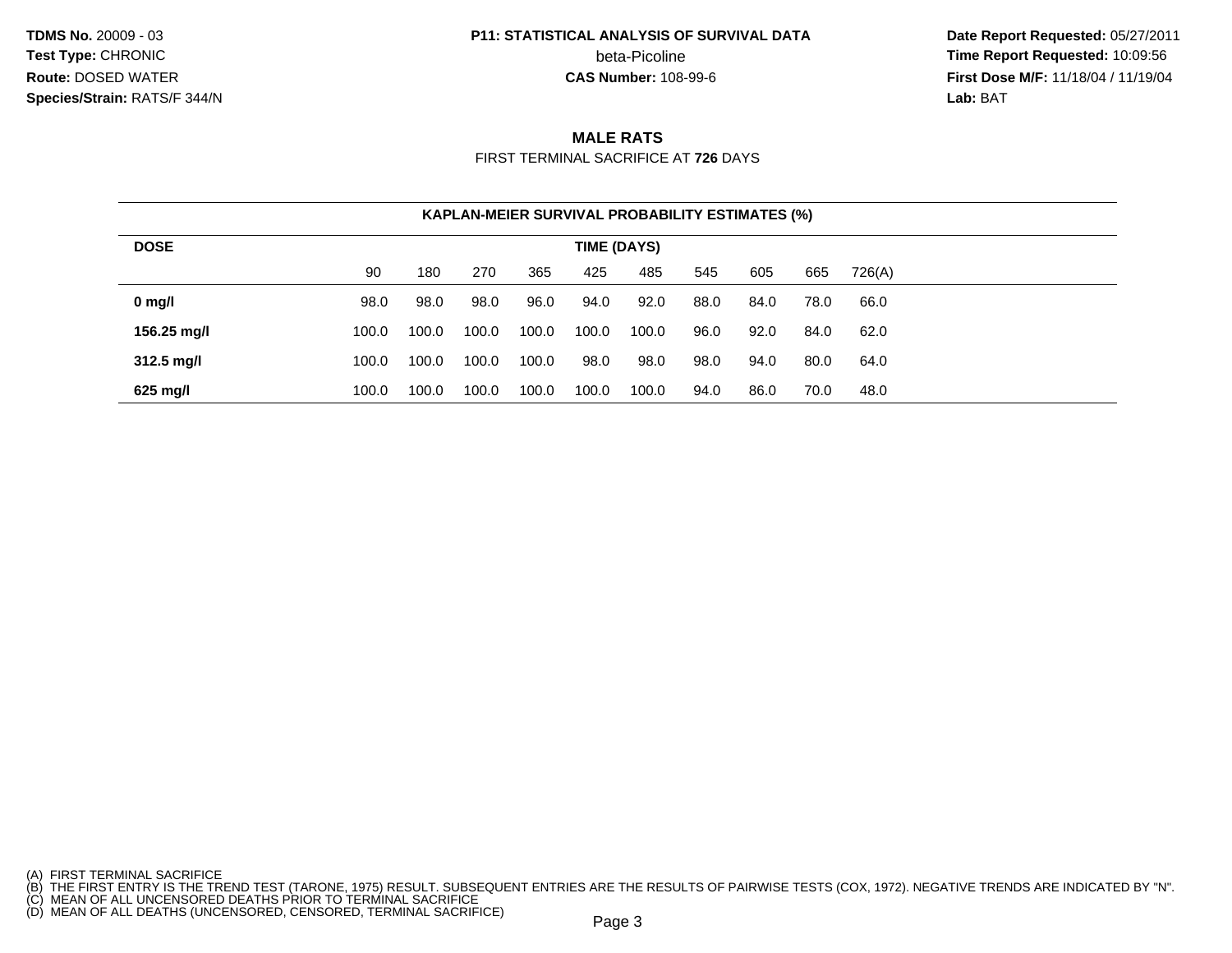**TDMS No.** 20009 - 03**Test Type:** CHRONIC beta-Picoline**Route:** DOSED WATER**Species/Strain:** RATS/F 344/N

# **P11: STATISTICAL ANALYSIS OF SURVIVAL DATA**

 **Date Report Requested:** 05/27/2011 **beta-Picoline**<br> **CAS Number:** 108-99-6<br> **CAS Number:** 108-99-6<br> **CAS Number:** 108-99-6 **First Dose M/F:** 11/18/04 / 11/19/04 Lab: BAT **Lab:** BAT

### **MALE RATS**

FIRST TERMINAL SACRIFICE AT **726** DAYS

#### **SURVIVAL SUMMARY STATISTICSDOSEE** a construction of the only 156.25 mg/l constrained and the set of the only 156.25 mg/l construction  $\frac{312.5}{\text{mg}}}$  mg/l **SURVIVAL AT END OF STUDY** 66.0%% 62.0% 62.0% 64.0% 64.0% 64.0% 64.0% (KAPLAN-MEIER)**SIGNIFICANCE (B)** P=0.092 P=1.000 P=1.000 P=0.160 (LIFE TABLE)**MEAN DAY OF** $F = \begin{bmatrix} 54.6 \\ 44.8 \end{bmatrix}$  (11.0) **NATURAL DEATHS (C))** (18.2) (18.2) (18.2) (18.2) (18.2) (STANDARD ERROR)**MEAN LIFE SPAN (D)** 667.7 $7$  699.5 697.1 681.1 (STANDARD ERROR) (18.9) $(7.3)$   $(8.5)$   $(9.1)$

(A) FIRST TERMINAL SACRIFICE

<sup>(</sup>B) THE FIRST ENTRY IS THE TREND TEST (TARONE, 1975) RESULT. SUBSEQUENT ENTRIES ARE THE RESULTS OF PAIRWISE TESTS (COX, 1972). NEGATIVE TRENDS ARE INDICATED BY "N".<br>(C) MEAN OF ALL UNCENSORED DEATHS PRIOR TO TERMINAL SACRI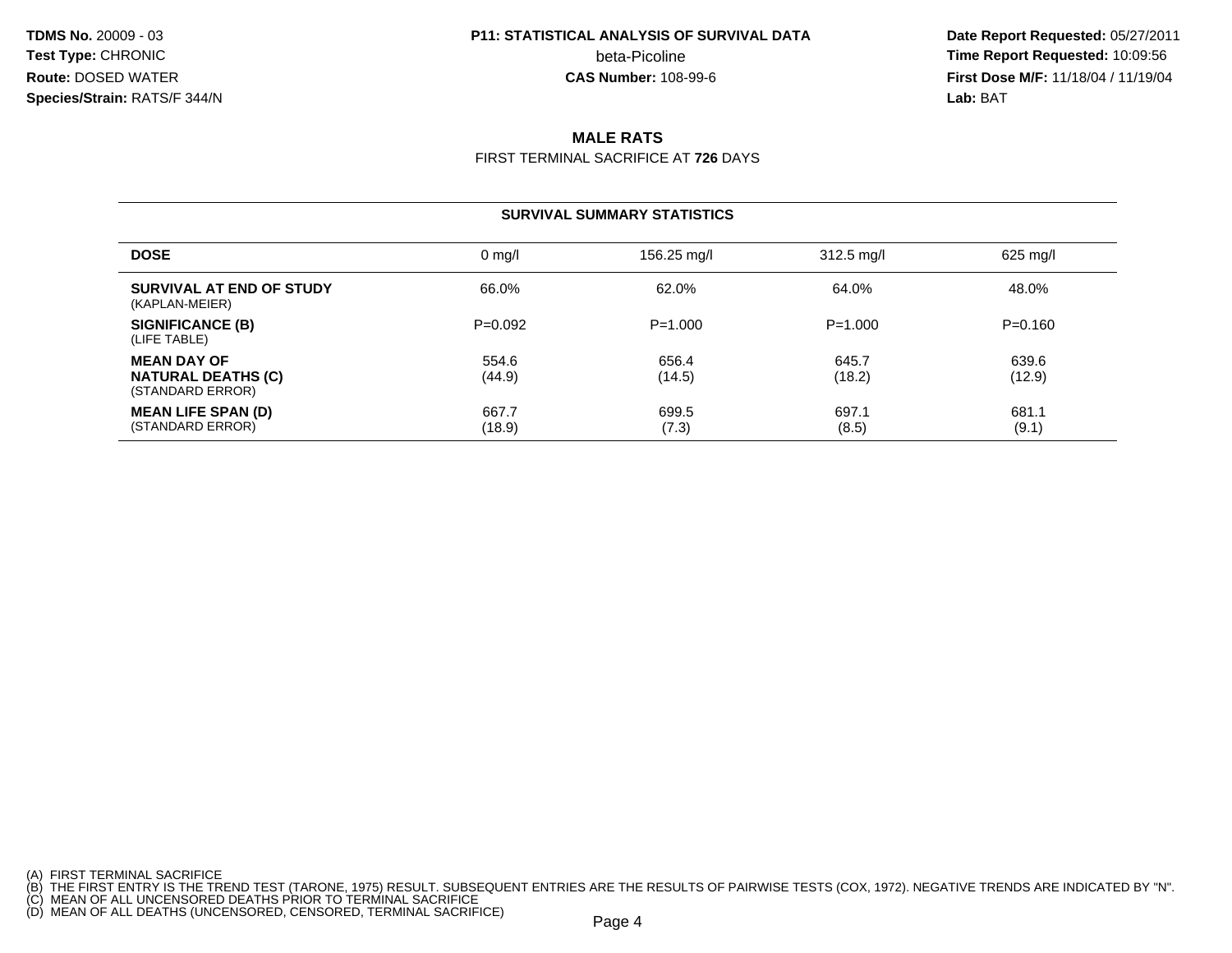#### **P11: STATISTICAL ANALYSIS OF SURVIVAL DATA**

beta-Picoline<br>CAS Number: 108-99-6

 **Date Report Requested:** 05/27/2011 **Time Report Requested:** 10:09:56 **First Dose M/F:** 11/18/04 / 11/19/04<br>**Lab:** BAT **Lab:** BAT

### **FEMALE RATS**

FIRST TERMINAL SACRIFICE AT **727** DAYS

INDIVIDUAL SURVIVAL TIMES (DAYS)

| $DOSE = 0$ mg/l                    |                      |            |            |                      |            |     |     |     |                   |                   |                    |     |                    |
|------------------------------------|----------------------|------------|------------|----------------------|------------|-----|-----|-----|-------------------|-------------------|--------------------|-----|--------------------|
| <b>TOTAL 50</b>                    | UNCENSORED DEATHS 20 |            |            |                      |            |     |     |     | CENSORED DEATHS 0 |                   | <b>TERMINAL 30</b> |     |                    |
| UNCENSORED DEATH DAYS              |                      |            |            |                      |            |     |     |     |                   |                   |                    |     |                    |
| 454<br>701                         | 488<br>701           | 509<br>712 | 514<br>712 | 531<br>715           | 579<br>719 | 608 | 621 | 625 | 644               | 682               | 683                | 691 | 700                |
| <b>CENSORED DEATH DAYS</b><br>None |                      |            |            |                      |            |     |     |     |                   |                   |                    |     |                    |
| $DOSE = 156.25$ mg/l               |                      |            |            |                      |            |     |     |     |                   |                   |                    |     |                    |
| <b>TOTAL 50</b>                    |                      |            |            | UNCENSORED DEATHS 18 |            |     |     |     |                   | CENSORED DEATHS 0 |                    |     | <b>TERMINAL 32</b> |
| UNCENSORED DEATH DAYS              |                      |            |            |                      |            |     |     |     |                   |                   |                    |     |                    |
| 474<br>706                         | 488<br>706           | 526<br>712 | 526<br>715 | 531                  | 588        | 614 | 616 | 616 | 642               | 645               | 645                | 670 | 706                |
| <b>CENSORED DEATH DAYS</b>         |                      |            |            |                      |            |     |     |     |                   |                   |                    |     |                    |
| None                               |                      |            |            |                      |            |     |     |     |                   |                   |                    |     |                    |
| $DOSE = 312.5$ mg/l                |                      |            |            |                      |            |     |     |     |                   |                   |                    |     |                    |
| <b>TOTAL 50</b>                    |                      |            |            | UNCENSORED DEATHS 17 |            |     |     |     |                   | CENSORED DEATHS 0 |                    |     | <b>TERMINAL 33</b> |
| UNCENSORED DEATH DAYS              |                      |            |            |                      |            |     |     |     |                   |                   |                    |     |                    |
| 526<br>691                         | 527<br>701           | 579<br>721 | 582        | 603                  | 642        | 666 | 666 | 670 | 676               | 677               | 683                | 690 | 691                |
| <b>CENSORED DEATH DAYS</b>         |                      |            |            |                      |            |     |     |     |                   |                   |                    |     |                    |
| None                               |                      |            |            |                      |            |     |     |     |                   |                   |                    |     |                    |
| $DOSE = 625$ mg/l                  |                      |            |            |                      |            |     |     |     |                   |                   |                    |     |                    |
| <b>TOTAL 50</b>                    |                      |            |            | UNCENSORED DEATHS 20 |            |     |     |     |                   | CENSORED DEATHS 0 |                    |     | <b>TERMINAL 30</b> |
| UNCENSORED DEATH DAYS              |                      |            |            |                      |            |     |     |     |                   |                   |                    |     |                    |
| 474<br>685                         | 515<br>693           | 527<br>695 | 540<br>700 | 551<br>719           | 579<br>719 | 589 | 598 | 607 | 632               | 638               | 656                | 666 | 684                |
| <b>CENSORED DEATH DAYS</b>         |                      |            |            |                      |            |     |     |     |                   |                   |                    |     |                    |
| None                               |                      |            |            |                      |            |     |     |     |                   |                   |                    |     |                    |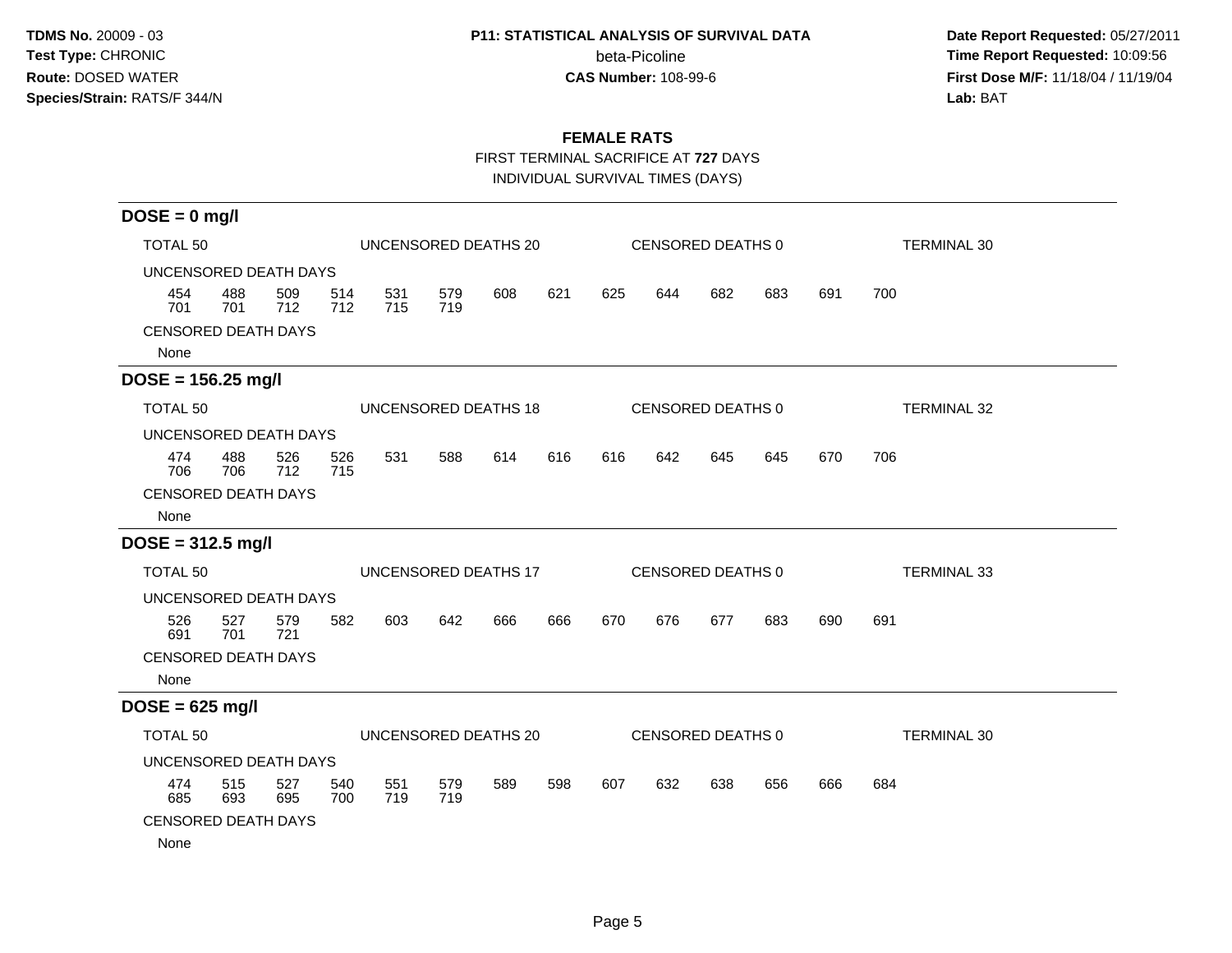**TDMS No.** 20009 - 03**Test Type:** CHRONIC**Route:** DOSED WATER**Species/Strain:** RATS/F 344/N

#### **P11: STATISTICAL ANALYSIS OF SURVIVAL DATA**

beta-Picoline<br>CAS Number: 108-99-6

 **Date Report Requested:** 05/27/2011 **Time Report Requested:** 10:09:56 **First Dose M/F:** 11/18/04 / 11/19/04<br>**Lab: BAT Lab:** BAT

#### **FEMALE RATS**

FIRST TERMINAL SACRIFICE AT **727** DAYS

| <b>KAPLAN-MEIER SURVIVAL PROBABILITY ESTIMATES (%)</b> |             |       |       |       |       |       |      |      |      |        |  |  |
|--------------------------------------------------------|-------------|-------|-------|-------|-------|-------|------|------|------|--------|--|--|
| <b>DOSE</b>                                            | TIME (DAYS) |       |       |       |       |       |      |      |      |        |  |  |
|                                                        | 90          | 180   | 270   | 365   | 425   | 485   | 545  | 605  | 665  | 727(A) |  |  |
| $0$ mg/l                                               | 100.0       | 100.0 | 100.0 | 100.0 | 100.0 | 98.0  | 90.0 | 88.0 | 80.0 | 60.0   |  |  |
| 156.25 mg/l                                            | 100.0       | 100.0 | 100.0 | 100.0 | 100.0 | 98.0  | 90.0 | 88.0 | 76.0 | 64.0   |  |  |
| $312.5 \text{ mg/l}$                                   | 100.0       | 100.0 | 100.0 | 100.0 | 100.0 | 100.0 | 96.0 | 90.0 | 88.0 | 66.0   |  |  |
| 625 mg/l                                               | 100.0       | 100.0 | 100.0 | 100.0 | 100.0 | 98.0  | 92.0 | 84.0 | 76.0 | 60.0   |  |  |

<sup>(</sup>A) FIRST TERMINAL SACRIFICE<br>(B) THE FIRST ENTRY IS THE TREND TEST (TARONE, 1975) RESULT. SUBSEQUENT ENTRIES ARE THE RESULTS OF PAIRWISE TESTS (COX, 1972). NEGATIVE TRENDS ARE INDICATED BY "N".<br>(C) MEAN OF ALL UNCENSORED D